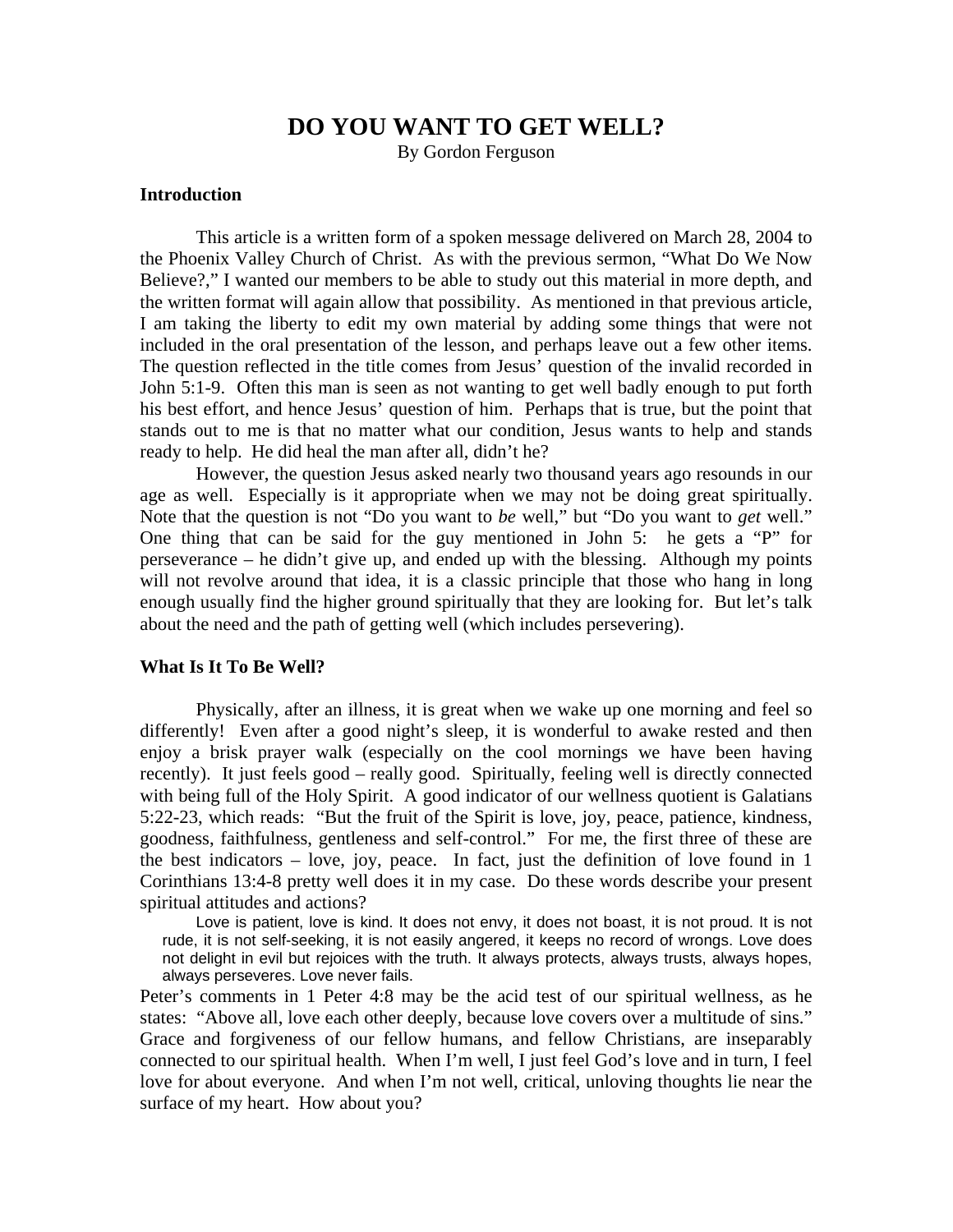#### **What Is It To** *Not* **Be Well?**

 To begin with, lots of gradations are possible – both physically and spiritually. For example, we can be physically under the weather only slightly, being tired, listless, or having a headache. Obviously, these are not good ways to feel, but the problem is not serious enough to put us in bed. Moving into the more serious physical maladies, we can be debilitated with a virus or similar illness to the point that we simply cannot even get out of bed. At the end of that spectrum, our physical condition may be terminal. However, at the outset of a terminal illness, we may not even know that we have the disease.

 Spiritual illnesses can be found in much the same gradations. On the milder end of the possibilities, we can be having a down day, a poor week, or a bad month. (Actually, I've had some bad *years*!) Although we are not at our best, we are not in terrible shape and are still relatively functional. However, if we remain in this state too long and don't seriously attempt to change it, being listless and unmotivated can lead to being seen by God as "lukewarm" or "having lost one's first love" (Revelation 2 & 3). We may keep going through the motions outwardly, but inwardly the situation is more serious than we may imagine. We can move across the line and become terminal, unless urgent intervention ensues. We can only wonder how many times God has found a way to intervene, and to nurse us back to spiritual health.

 How do you know if you are really not well? If being well means that we are characterized by the fruit of the Spirit, being unwell would be the opposite – being characterized by the acts of the sinful nature. Listen carefully to Paul's words in Galatians 5:19-21:

 The acts of the sinful nature are obvious: sexual immorality, impurity and debauchery; idolatry and witchcraft; hatred, discord, jealousy, fits of rage, selfish ambition, dissensions, factions and envy; drunkenness, orgies, and the like. I warn you, as I did before, that those who live like this will not inherit the kingdom of God.

Relational challenges that are not being resolved, sinful behavior, being negative about ourselves, others and life in general are a dead giveaway that we are unhealthy spiritually.

## **What Will It Take To Get Well?**

 If our problem is fairly minor, it may be simply a matter of conditioning – getting back into condition. If we make sure that we are praying consistently, reading our Bibles and spiritual books regularly, we will improve our condition, perhaps quickly. Additionally, getting time with other Christians to bare our hearts is another essential part of getting back into a healthy spiritual state. I have heard so many comments from disciples about how they did so much better with a regularly scheduled discipling partner and discipling time. During the last year as our ministry structure was being reevaluated, many stopped having discipling times. We must remember that we are the one whom made that choice. It is unreasonable to criticize the structural control being exerted in our lives and then decry the lack of structure being provided. What this boils down to is simply this: take responsibility for yourself and get the help you need from others. "One another" responsibilities come from God anyway, not from leaders. I recall at times being absolutely shocked at the difference in myself after one time of unloading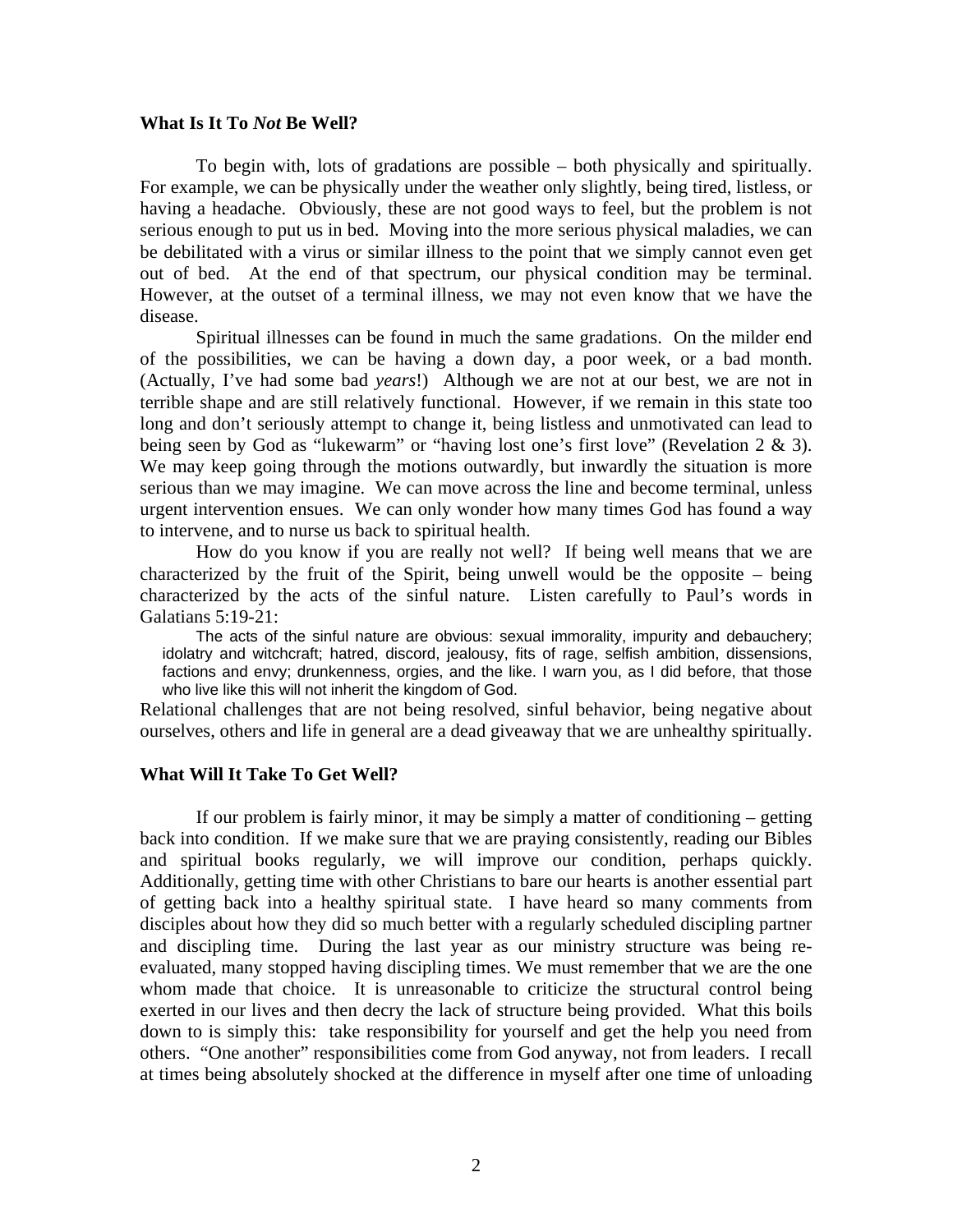my heart and burdens with someone else. Let's not allow Satan to keep us from availing ourselves of all the resources that God provides for our healthiness.

 If our spiritual malady is more serious, more serious measures will be needed to offset it. Perhaps a time of fasting and prayer, a spiritual getaway; obtaining some indepth counseling, or working out relational challenges are other ingredients in our prescription for getting well. But what if our condition is potentially terminal? We must pull out all of the stops and get help – fast! The longer you wait to get treatment, the more the disease progresses, just like cancer.

 I know that the events of last year took a toll on just about all of us, and it has taken some time to get healthy again. Some of us are still not healthy. It's like having an accident or surgery – time to recover is needed, but also needed is the right treatment to heal and to heal correctly. As a leader, I have tried to be wise about this process (compared to the way I think some other leaders may have approached it). Some have tried to short-circuit the healing process and said, in effect, "We've all been hurt and will all be hurt again. Just get over it." (Try that approach on your wife after hurting her!) Of course we all have to get over it, but ascertaining the process of proper healing is the issue at hand. When told to move on before they are healed, some in response have said, "Wait, I can't walk yet, much less run!" I understand that response, for time is needed to heal from big emotional hits, as well as taking the proper approach for, well, *healthy* healing.

 What causes us to remain stuck and unable to move forward? Bottom line, a situation that violates our sense of fairness, justice and righteousness to the point that our foundation of faith is seriously damaged – and relational blows are the most damaging of all. When all of the "systemic sins" of our movement were forced out into the light almost overnight, some were appalled that their own idealistic views were not really accurate. Others, already quite in touch with our movement sins, said "I told you so," and their frustrations, anger and bitterness leapt out of their hearts and mouths. It was a trying time to all of us, and a time from which some have yet to recover.

#### **Could the Damage Have Been Lessened?**

 Looking back on what happened in the past year brings much to my mind – what did happen, what could have happened and what I think should have happened. However, I understand that hindsight is always much closer to 20/20, which hopefully keeps me from being overly critical. With that in mind, I do have some observations about what might have been done to reduce the amount of collateral damage in the upheaval of 2003. We have to try and learn all that we can from past mistakes, for history has a way of repeating itself. Let me begin by saying that I don't think an upheaval could have been avoided. I believe it was needed and brought about by  $God - a$ case of divine discipline right in our face (and hopefully it made it down to our hearts!).

 I have heard some leaders say that our movement was already making changes (that part's true), and would have gone on to make all other needed changes. Personally, I don't come even *close* to buying into that brand of thinking, which to me seems unrealistically optimistic. The biggest changes needed were and are in the realm of how we view, treat and motivate people, and we still have much to unlearn and learn in this area. Our sins were serious and deep-rooted, and it took a direct hit from God to force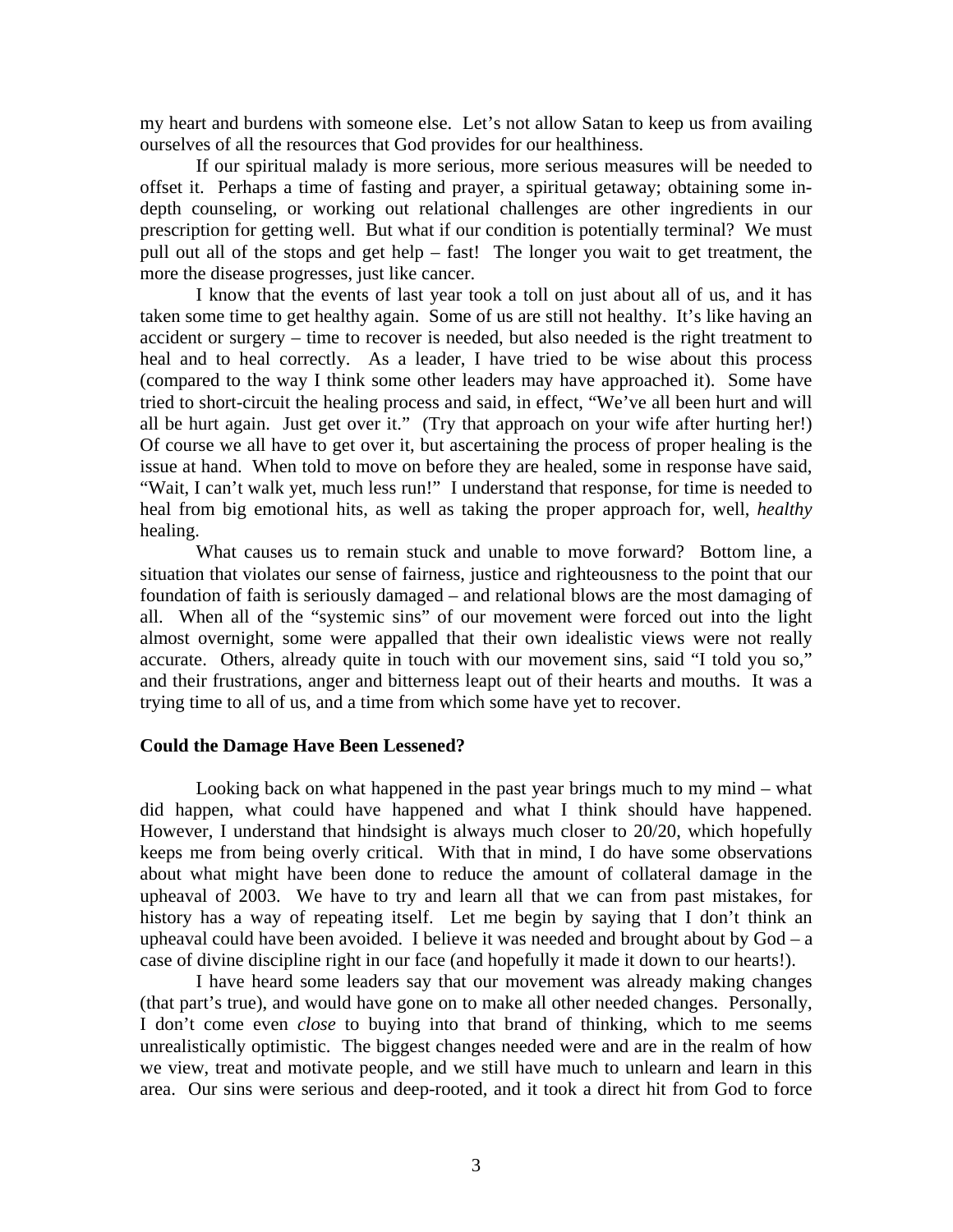the depth and breadth of changes needed. We haven't yet implemented all of them, but on the other hand, we have made tremendous progress in a short time. In fact, I am aware of only one other movement in recent history that has made the amount of changes that we have in such a short period of time. To those who remain impatient (and critical) with the changes that have been made, I would simply encourage them to make a list of what has already changed. That should give you hope for the future, and increase your patience!

 But if we had it all to do over again, what could have been done differently to reduce the collateral damage (in war terminology, the "friendly fire")? Since the Kriete letter pretty much lit the fuse, let's start there. To begin with, I think the letter could have (*should* have) been written in a less incendiary manner. I think that God stirred Henry up to write it, but I wish it had been written in a way that forced us to face the issues and deal with them, howbeit in a more discerning manner. In the minds of many, *all* leaders were judged guilty of *all* that any leader did anywhere, and all churches or ministry groups were judged guilty of all that *any* group had done. Good intentions, benefit of the doubt, innocent until proven guilty, grace and forgiveness were forgotten principles in far too many cases. The letter started both a holy revolution and an unholy revolution at the same time.

 But rest assured that I think something drastic had to be done to force change. One mature leader in Boston put it something like this: "God used the approach of kindness in trying to get leaders to repent through the writing of the book, *Golden Rule Leadership*." When leaders in high places were resistant to that approach, God sent Henry." (As one of the co-authors of the book, with my accompanying biases, I agree with his analysis!) As I have often said in the past year, in our movement we have done many right things in many wrong ways. I think Henry's letter falls in that category – a right thing done in a wrong way. Once Henry's letter was made public, I wished that a second letter would have followed pretty quickly, urging people to continue to push (even demand) change, but in ways that were more godly. We can't run the clock back now, but we all have to learn from our hindsight experiences, for "What has been will be again, what has been done will be done again; there is nothing new under the sun" (Ecclesiastes 1:9).

 Another thing that could have reduced collateral damage in 2003 was the right kind of apologies from leaders. What is the right kind of apology? One, it is *specific*. By the way, much of what I say about apologies are lessons I have learned (often the hard way!) in my marriage and family. Saying to my wife, "I'm sorry I messed up yesterday" just doesn't get it done! She wants to know the specifics of what I am apologizing for  $$ at least all of them that I see. The clamor last year about whether a given leader "got it" or not is reflective of this point. Some leaders apparently were afraid if they said too much, people would become even more critical. Humility is the only judge needed of that concept! When other leaders were painfully specific, people's minds were relieved that leaders did in fact "get it" and thus were less likely to repeat the same sins. I understand the lack of trust when leaders were unwilling to apologize specifically. Frankly, I share it.

 Two, apologies should have been humble and heartfelt. Again, when I say "I'm sorry" to Theresa in a terse, begrudging manner, even after being specific, it doesn't free her up. She wants me to feel the right kind of pain at having caused her pain by my sin.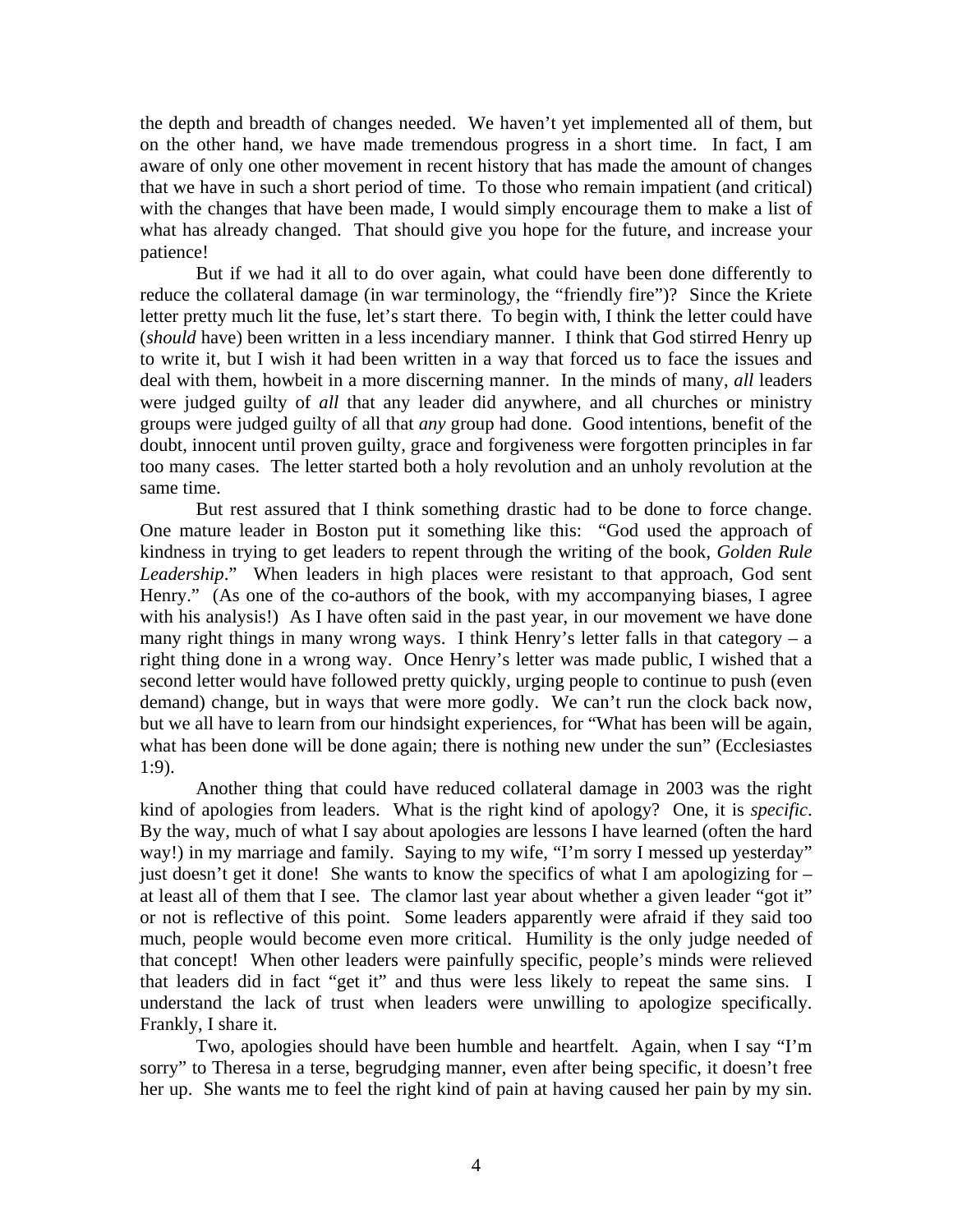Bottom line, she expects true humility from me, and since God settles for no less, her expectations are totally reasonable and righteous. Our people expected humble responses from us, and so did God. Leaders who were specific and humble fared much, much better than those who were not.

 Three (and this is often overlooked), appropriate apologies should have been made by the appropriate people. In the Boston church leaders' apology letter, a very important sentence read thus: "The higher the level of leadership, the greater the responsibility." Higher-level leaders were the ones who made policies and were most influential in determining what we would do and how we would do it. To me, one of the saddest parts of the collateral damage during our upheaval was in how younger leaders were viewed and treated. Little discernment was practiced on this point, and those *least* responsible were judged to be about as guilty as those who were in reality *most* responsible. The end result was that many highly promising young leaders resigned and will likely never return to ministry staff leadership again. They did not deserve the harsh judgment and treatment they received.

 I commend Steve Johnson, former World Sector Leader, for understanding this principle and taking responsibility for what went on under his direction. He also recognized that his apology had to be made on as broad a scale as his realm of influence had been felt. Apologies in more private settings are great, but if not as broadly directed as the influence wielded, those hurt are left unsatisfied and perhaps unhealed. Regarding young leaders in the NYC church, he wrote the following in his public apology letter:

They were trying to do as they were taught and still often would be conflicted between what I said and what they saw going on in the church. It was my mistake to put so many of you under such young leadership. Blame me, not them. They did work hard for you. I don't know how to deal with the pain I feel for having hurt such young hearts or for having placed all of you in a position where you felt so disregarded and disrespected. It was all my fault. I am so sorry.

If leaders with greater influence had taken this approach early on, much of the negative impact on young leaders might have been avoided and we as a movement would have been better off for it. If all leaders had quickly followed all three of these principles of righteous apologies, the damage would have been reduced significantly.

## **What Will It Take To Get Unstuck?**

 Well, enough of looking at what might have been. Let's learn the lessons from what could or should have been, and then get on with being healed. While I understand why some people are still stuck, my concern is that at some point if we don't begin walking, we may never walk again – we may lose the ability to bounce back. When we experience major emotional hits, such as the death of a loved one or a divorce, it takes time to heal. It often takes a year to start coming out of the fog. I have been patient with those who were still in the fog after the events of 2003, but now I am becoming more and more alarmed when their healing process is making no progress. Perhaps the most apt analogy I can use to describe the condition of those who can't seem to get past the past is that they have spiritual hypothermia. A person with physical hypothermia has experienced a shock to his system to the point that his system starts shutting down. His shock is exposure to cold that is beyond his body's ability to cope. For example, think of someone who fell through the ice of a frozen lake in the wilderness. Assume that he crawled out of the lake and started walking toward his car two miles away. After the icy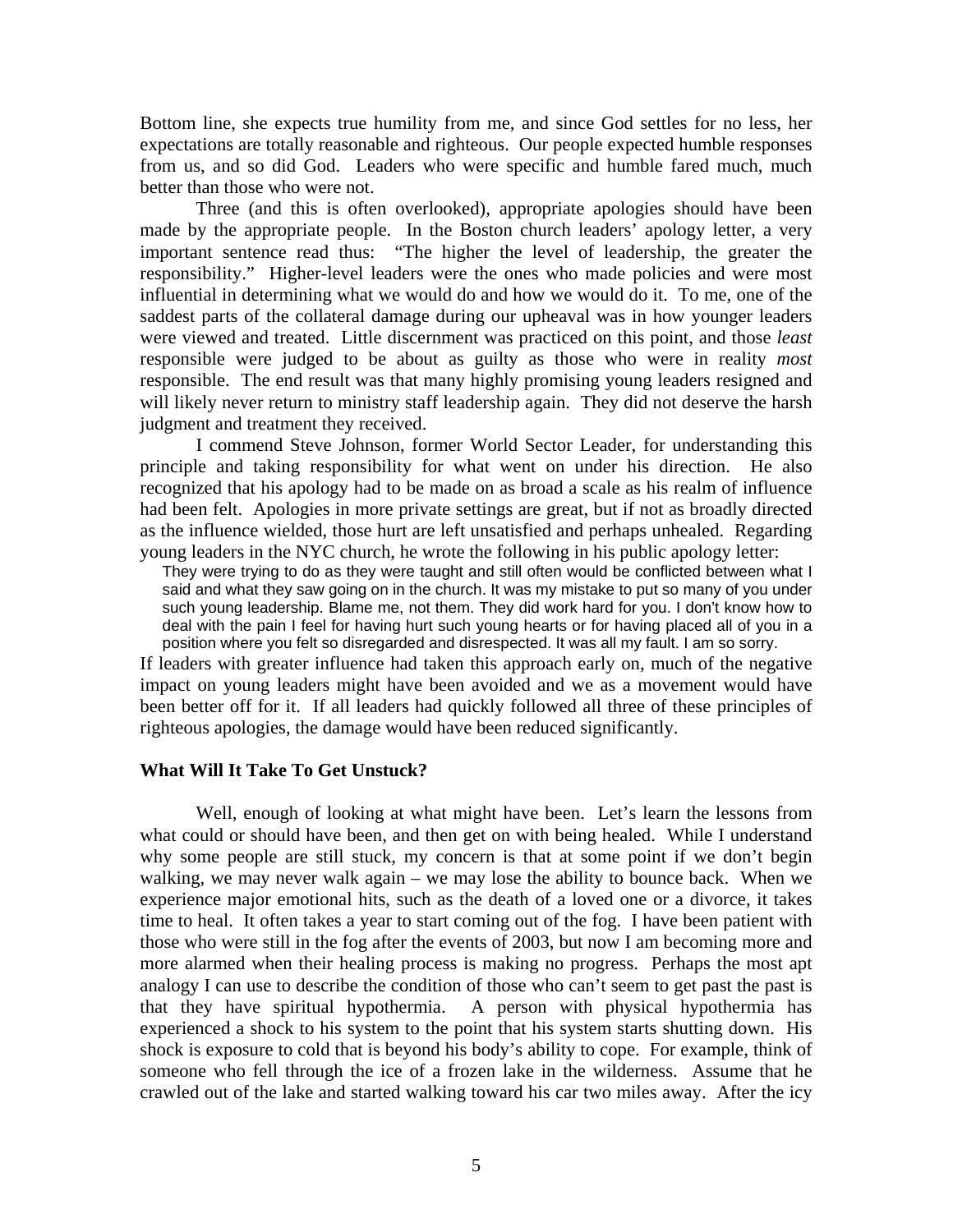shock subsides, his body begins to shut down and he starts to feel warm, and then he feels very sleepy. Thinking that the walking has warmed up his body, he has a strong desire to sit down and rest or even take a quick nap. If he gives in to that desire, he will be found as a frozen clump sometime later. What he has mistaken as warmth is his physical system shutting down. He must force himself to keep going until he is able to find real warmth in a protected environment.

We can reach a similar point spiritually, in that we can be stuck to the point that we all but lose our ability to bounce back. Unless we keep moving, we will die, and our moving has to be in harmony with God's directions. If I could choose only one passage to describe this direction, it would unquestionably be 1 Peter 2:18-3:9. Earlier in this lesson I said that our being stuck spiritually results from experiencing a situation that violates our sense of fairness, justice and righteousness to the point that our foundation of faith is seriously damaged. This passage in 1 Peter is shocking to our sensibilities in several respects, but it describes how Jesus dealt with such situations. Read these words carefully:

 Slaves, submit yourselves to your masters with all respect, not only to those who are good and considerate, but also to those who are harsh. [19] For it is commendable if a man bears up under the pain of unjust suffering because he is conscious of God. [20] But how is it to your credit if you receive a beating for doing wrong and endure it? But if you suffer for doing good and you endure it, this is commendable before God. [21] To this you were called, because Christ suffered for you, leaving you an example, that you should follow in his steps. [22] "He committed no sin, and no deceit was found in his mouth." [23] When they hurled their insults at him, he did not retaliate; when he suffered, he made no threats. Instead, he entrusted himself to him who judges justly (1 Peter 2:18-23).

 My sensibilities are shocked immediately by reading the word "slaves." The very idea that one human would own another human is repugnant. Yet, it was reality in the first century, and God insisted on his people responding righteously in what would appear to be ungodly situations. Slaves were to be submissive and respectful – always, and to every slave master, whether gentle and kind, or harsh and overbearing. Why? Not because of who the master was but because of who *they* were. Better yet, because of *whose* they were! They were children of the King, and the King had already shown the way of the cross to them. Just what is the way of the cross? Doing what is right and righteous no matter how badly and unfairly you are being treated. Isn't that part and parcel of what following Jesus is all about in the first place? The first decision to make in becoming a true Christian is the hardest one of all: "If anyone would come after me, he must deny himself and take up his cross daily and follow me" (Luke 9:23). This step is not optional. We cannot be saved without taking it and then continuing to take it all of our lives.

 Note the wording in 1 Peter 3, as the "way of the cross" principle is applied in other situations. "Wives, in the same way be submissive to your husbands so that, if any of them do not believe the word, they may be won over without words by the behavior of their wives" (verse 1). What is "the same way" but the way of the cross just described? Read verses 1-6 to see what the response of the wife to her husband is to be, regardless of his treatment of her. My sensibilities are in shock once more! "Husbands, in the same way..." (verse 7). Again, the way of the cross is applied to the husband's treatment of his wife – regardless of what her treatment of him might be. Peter just won't let up in applying this principle! But the most challenging application of all is yet to come. Our sensibilities are going to be hit, and hit hard, one last time.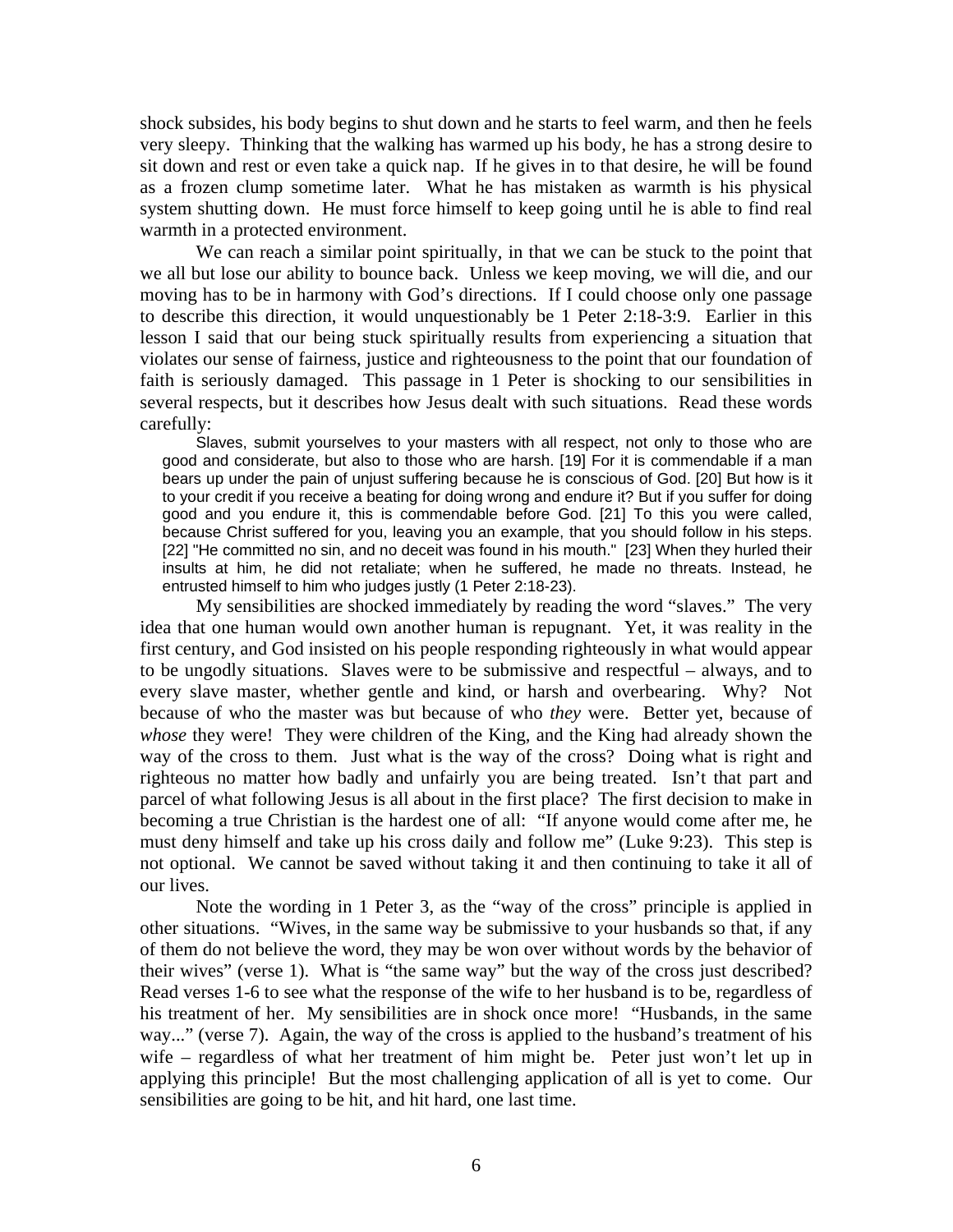In verses 8-9, we read: "Finally, all of you, live in harmony with one another; be sympathetic, love as brothers, be compassionate and humble. [9] Do not repay evil with evil or insult with insult, but with blessing, because to this you were called so that you may inherit a blessing." The word "finally" shows that Peter is making his final application of the principle, and this time it is to the church as a whole. Verse 8 describes life in the kingdom the way it should be. But verse 9 describes life in the kingdom the way it shouldn't be and yet sometimes is. The way of the cross is most difficult when those we love most and think should love us most do not treat us lovingly. Yet, God calls us to imitate Jesus and refuse to repay evil with evil and insult with insult. Our love must respond to a lack of love in the same way that Jesus responded to ill treatment, even when from the hands of brothers and sisters in Christ.

 One of the most challenging books I have read in the past year is all about this subject. It is entitled *Exquisite Agony* and is written by Gene Edwards (author also of *The Tale of Three Kings*). I cannot take the space to quote the excerpts I read in the oral presentation of this lesson, but you would do well to read it, for it helps the principles of 1 Peter 2 & 3 come alive. The book is brief and can be quickly read, but it will convict you mightily if you read it with an open heart. Essentially, the writer avows that all crucifixions are from God, and unless we accept our ill treatment at the hands of men as being ultimately from God, we will not get well. Without that acceptance, we will have suffered only mistreatment and not crucifixion, and will be damaged as a result. Many are stuck right here. They blame men for their suffering and do not surrender to God as the author of their suffering. Jesus deserved nothing of his crucifixion, for it was ill intentioned treatment at the hands of his own people. They hated him and they killed him, and that was the cause of his death – or so it would seem. What does God say about all of that? Just this: "Yet it was the Lord's will to crush him and cause him to suffer" (Isaiah 53:10).

Think through the principle suggested in the following verses carefully.

We always carry around in our body the death of Jesus, so that the life of Jesus may also be revealed in our body. [11] For we who are alive are always being given over to death for Jesus' sake, so that his life may be revealed in our mortal body (2 Corinthians 4:10-11).

Now I rejoice in what was suffered for you, and I fill up in my flesh what is still lacking in regard to Christ's afflictions, for the sake of his body, which is the church (Colossians 1:24).

If Jesus drew the world to himself through suffering unjustly in a godly, almost "other worldly" manner, can we do it in a different way? Any of us can respond reasonably well to just treatment – there is no test involved in that. But who of us can respond righteously to unrighteous treatment (even from our brothers)? The *simple* answer: only those of us determined to go the way of the cross. The *challenging* answer: only those of us determined to be Christians (which demands that we go the way of the cross)!

 Edwards dedicates a later chapter in this book to Jesus' reactions after his resurrection. With tongue in cheek, he describes the bitter responses that might have been forthcoming from Jesus, but shows that a true resurrection following a true crucifixion (one accepted as from God) leaves no bitterness at all. Resurrections make everything new, especially the past. The author goes on to mention that so many of us in the aftermath of our crucifixion cannot leave the past behind, and insist on recounting the details of our ill treatment. When we won't let it go, the reason is clear. We have not accepted our crucifixion as from God. Period. Therefore, we have been damaged and not healed; hurt and not helped; crippled and not strengthened. Listen to God's words on